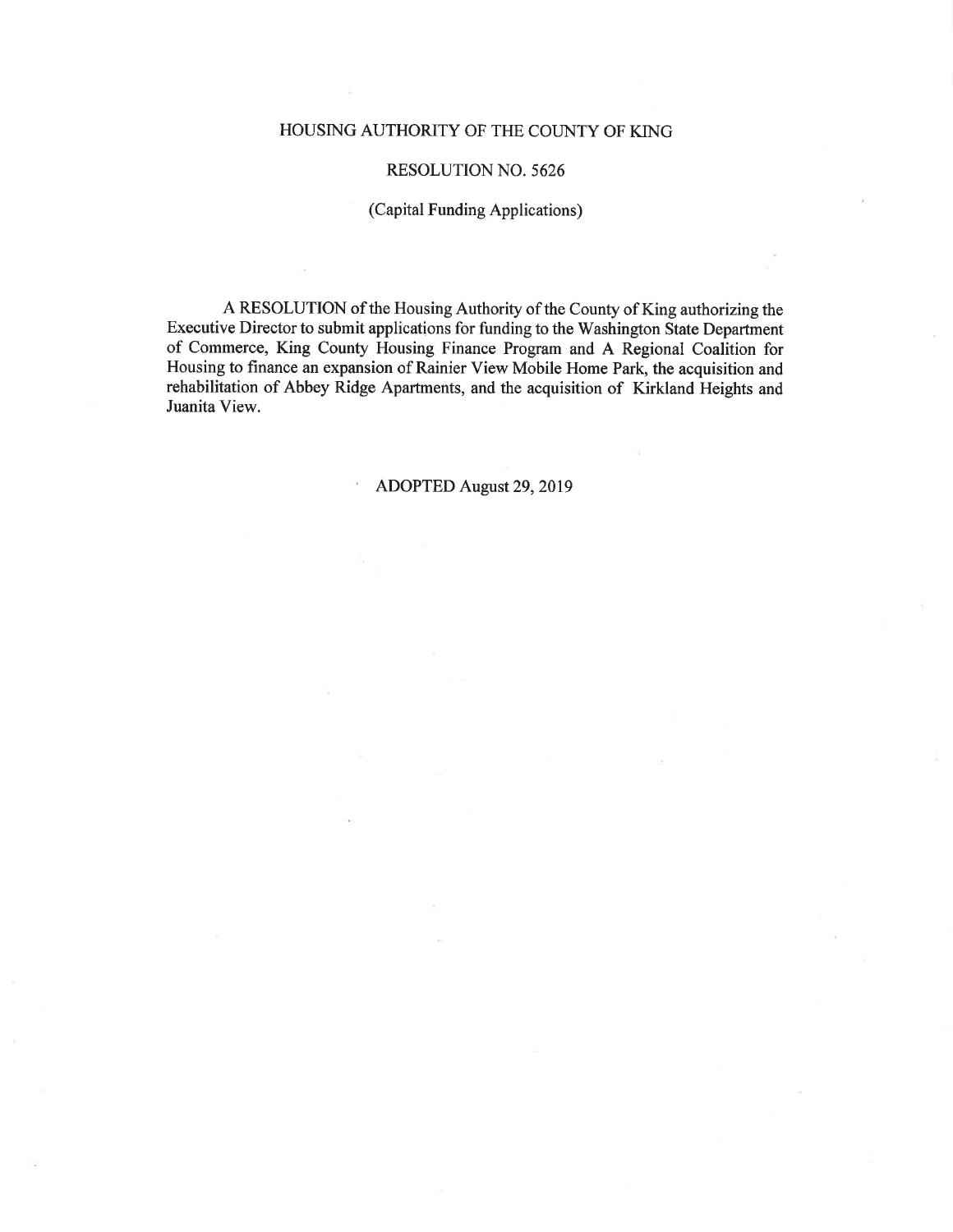#### **HOUSING AUTHORITY OF THE COUNTY OF KING**

#### **RESOLUTION NO. 5626**

#### (Capital Funding Applications)

A RESOLUTION of the Housing Authority of the County of King authorizing the Executive Director to submit applications for funding to the Washington State Department of Commerce, King County Housing Finance Program and A Regional Coalition for Housing to finance an expansion of Rainier View Mobile Home Park, the acquisition and rehabilitation of Abbey Ridge, and the acquisition of Kirkland Heights and Juanita View.

**WHEREAS, RCW** 35.82.070(5) provides that a housing authority may, among other things and if

certain conditions are met, "lease or rent any dwellings . . . buildings, structures or facilities embraced in any

housing project"; and

WHEREAS, the Housing Authority of the County of King (the "Authority") seeks to encourage

the provision of housing for low-income persons residing within King County, Washington; and

**WHEREAS, RCW** 35.82.020 defines "housing project" to include, among other things, "any work or undertaking . . . to provide decent, safe and sanitary urban or rural dwellings, apartments, mobile home parks,

or other living accommodations for persons of low income"; and

**WHEREAS, RCW** 35.82.070(2) provides that a housing authority has the power to "acquire, lease and operate housing projects" and to "provide for the construction, reconstruction, improvement, alteration or repair of any housing project or any part thereof"; and

**WHEREAS**, since 1986, the Authority has owned and operated a mobile home park called Rainier View located at 32631 First Avenue, Black Diamond, Washington currently containing 30 units of low income housing and this property has additional land with the capacity to create space for at least 15 new mobile home pads; and

**WHEREAS, the Washington State Department of Commerce ("WADOC") published a Notice of** Funding Availability on June 17, 2019 soliciting applications for capital funding through its Housing Trust Fund ("HTF"), including \$5,000,000 set aside to finance homeownership projects; and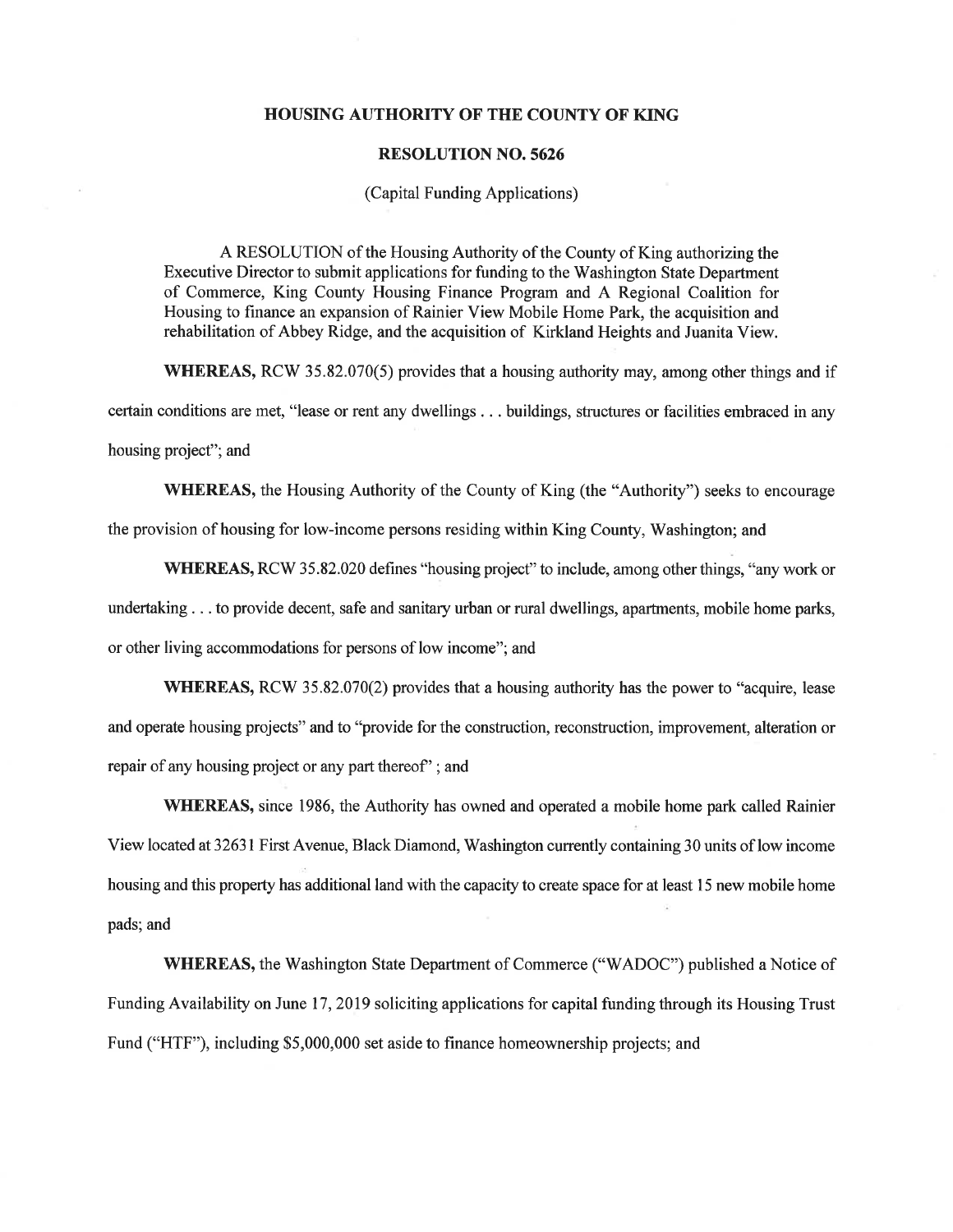WHEREAS, the expansion of Rainier View is an activity that is eligible for this homeownership funding; and

**WHEREAS**, in 2016, the Authority acquired certain real property known as Abbey Ridge Apartments located at 3035 S 204th Street, SeaTac, Washington, currently containing 146 units of low income housing, and the Authority has identified \$20 million in capital needs at Abbey Ridge; and

**WHEREAS, the King County Housing, Homelessness and Community Development Division** ("KCHHCDD") published a Request for Proposals on July 20, 2019 soliciting applications for capital funding through its Housing Finance Program ("HFP"), including \$8,000,000 set aside to finance Transit Oriented-Development projects in South King County; and

**WHEREAS, the acquisition and rehabilitation of Abbey Ridge is an activity that is eligible for this** funding; and

**WHEREAS**, in 2019, the Authority acquired (i) certain real property known as Kirkland Heights Apartments located at 13310 NE 133<sup>rd</sup> St, Washington, currently containing 180 units of low income housing and (ii) certain real property known as Juanita View Apartments located at 11800 101<sup>st</sup> Place NE, Kirkland, currently containing 94 units of low-income housing; and

**WHEREAS, A Regional Coalition for Housing ("ARCH") opened a competitive application round** on June 21, 2019 soliciting applications for \$6,000,000 in capital funding through its Eastside Housing Trust Fund ("EHTF"); and

**WHEREAS**, the acquisitions of Kirkland Heights and Juanita View are activities that are eligible for this funding;

## NOW, THEREFORE, BE IT RESOLVED BY THE BOARD OF COMMISSIONERS OF THE HOUSING AUTHORITY OF THE COUNTY OF KING, AS FOLLOWS:

**Section 1:** The Authority is authorized and directed to submit an application to WACOM for funds from the HTF for the expansion of Rainier View Mobile Home Park, and should this application be awarded funds, the Executive Director is authorized to execute any agreements necessary to secure such funds,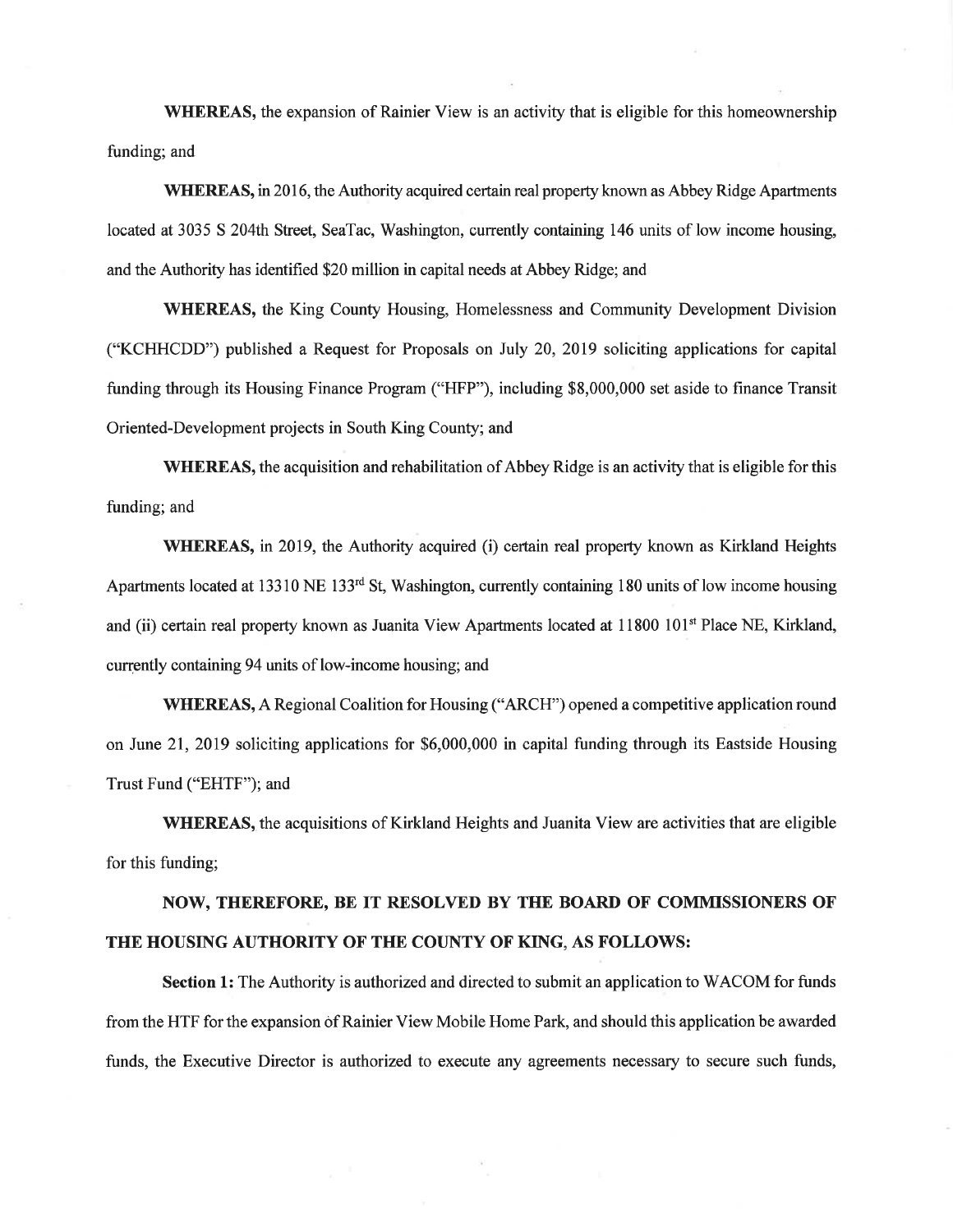including but not limited to covenents, contracts, loan agreements, notes, deeds of trust, regulatory agreements and such other documents as may be deemed reasonable by the Executive Director.

Section 2. The Authority is authorized and directed to submit an application to KCHHCDD for funds from the HFP for the acquisition and rehabilitation of Abbey Ridge, and should this application be awarded funds, the Executive Director is authorized to execute any agreements necessary to secure such funds, including but not limited to covenents, contracts, loan agreements, notes, deeds of trust, regulatory agreements and such other documents as may be deemed reasonable by the Executive Director.

Section 3. The Authority is authorized and directed to submit an application to ARCH for funds from the EHTF for the acquisitions of Kirkland Heights and Juanita View, and should this application be awarded funds, the Executive Director is authorized to execute any agreements necessary to secure such funds, including but not limited to covenents, contracts, loan agreements, notes, deeds of trust, regulatory agreements and such other documents as may be deemed reasonable by the Executive Director.

Section 4. Effective Date. This resolution shall be in full force and effect from and after its adoption and approval.

ADOPTED BY THE BOARD OF COMMISSIONERS OF THE HOUSING AUTHORITY OF THE COUNTY OF KING AT AN OPEN PUBLIC MEETING THIS 29TH DAY OF AUGUST, 2019.

> THE HOUSING AUTHORITY OF THE COUNTY **OF KING**

 $Bv:$ Name: Title:

ATTEST:

**DANIEL R. WATSON, Acting Secretary** Jill Stanton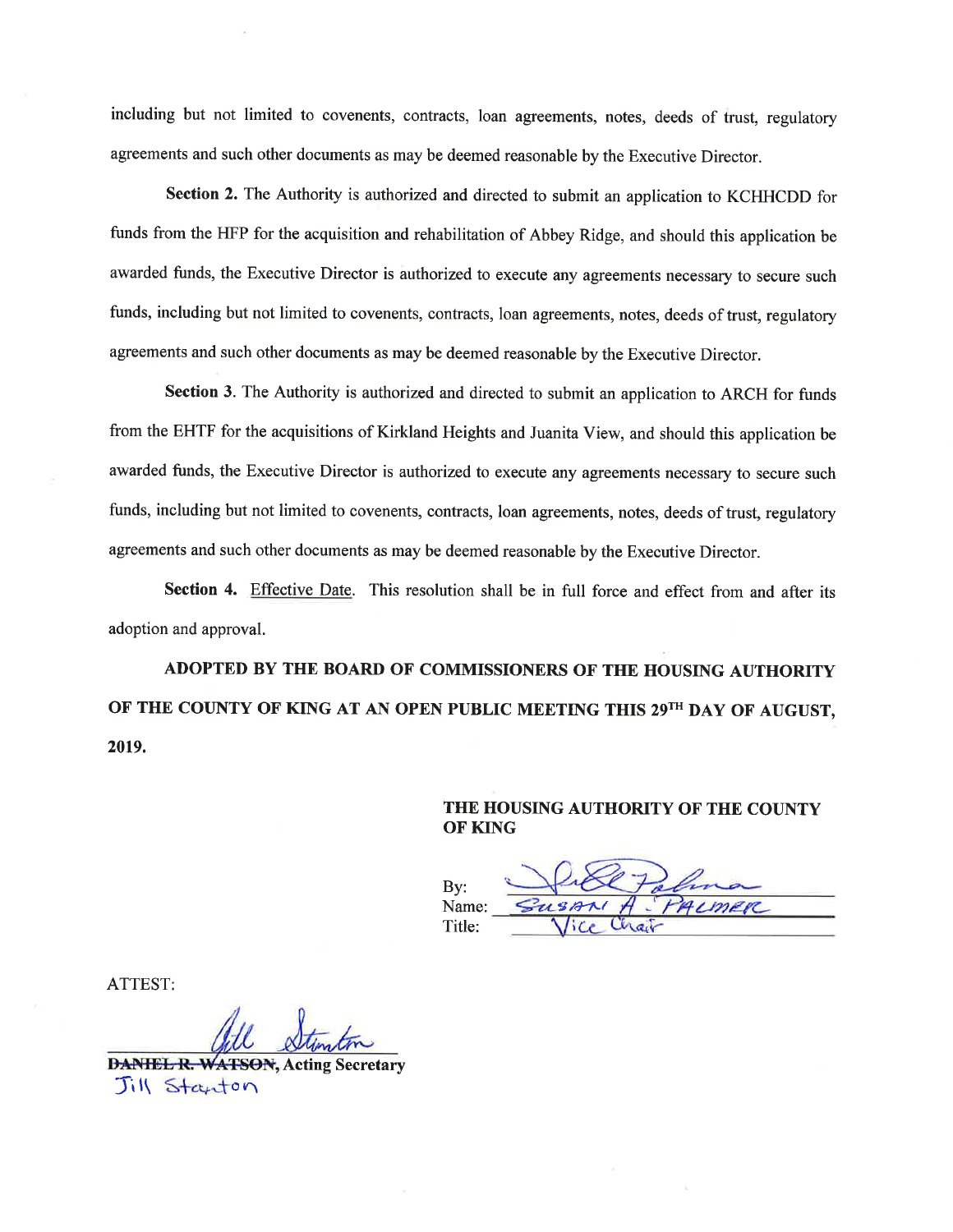#### **CERTIFICATE**

I, the undersigned, the duly chosen, qualified and acting Secretary and Deputy Executive Director of the Housing Authority of the County of King (the "Authority") and keeper of the records of the Authority, CERTIFY:

 $1.1$ That the attached copy of Resolution No. 5626 (the "Resolution") is a full, true and correct copy of the resolution of the Board of Commissioners of the Authority, as adopted at a meeting of the Authority held on August 29, 2019, and duly recorded in the minute books of the Authority:

 $2.$ That written notice specifying the time and place of the special meeting and noting the business to be transacted was given to all members of the Board of Commissioners by mail, fax, electronic mail or personal delivery at least 24 hours prior to the special meeting, a true and complete copy of which notice is attached hereto as Appendix I;

 $\overline{3}$ . That the written notice described above was also posted on the Authority's website and prominently displayed at the main entrance of the Authority's administrative office at 600 Andover Park W., Tukwila, Washington 981.88 and at the meeting site, if different, at least 24 hours prior to the special meeting;

 $\overline{4}$ . That the written notice described above was given to each local radio or television station and to each newspaper of general circulation that has on file with the Authority a written request to be notified of special meetings and to any others to which such notices are customarily given by the Authority; and

5. That such meeting was duly convened and held in all respects in accordance with law; that a quorum was present throughout the meeting and a majority of the members of the Board of Commissioners of the Authority present at the meeting voted in the proper manner for the adoption of the Resolution; that all other requirements and proceedings incident to the proper adoption of the Resolution have been duly fulfilled, carried out and otherwise observed, and that I am authorized to execute this Certificate.

IN WITNESS WHEREOF, I have hereunto set my hand this 29<sup>th</sup> day of August, 2019.

Till Stanfon

Will Stanton<br>DANIEL R. WATSON, Acting Secretary and Deputy Executive Director of the Authority

#### **CERTIFICATE**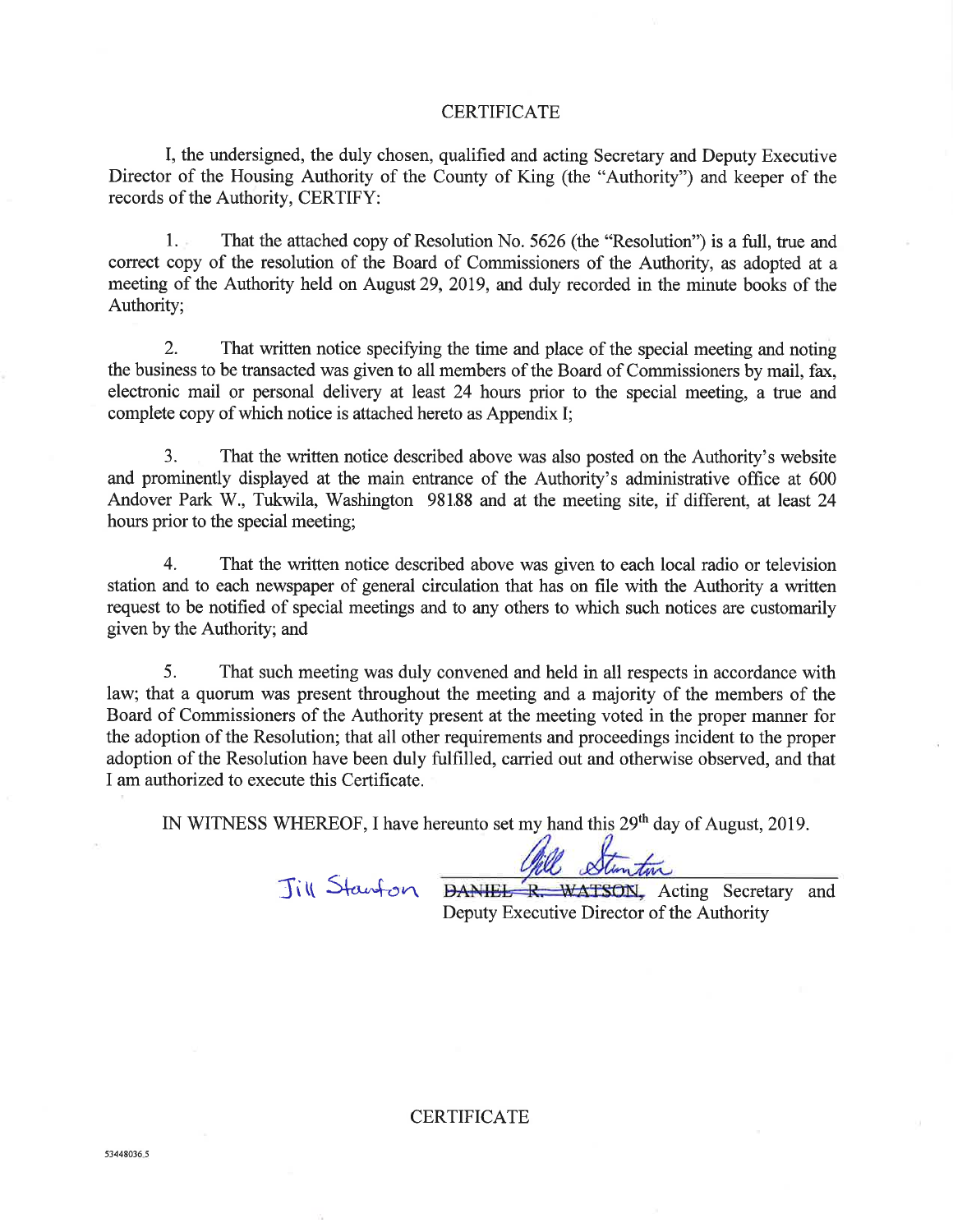### **APPENDIX I**

ä

- 29

 $\widetilde{\Sigma}$ 

 $\alpha$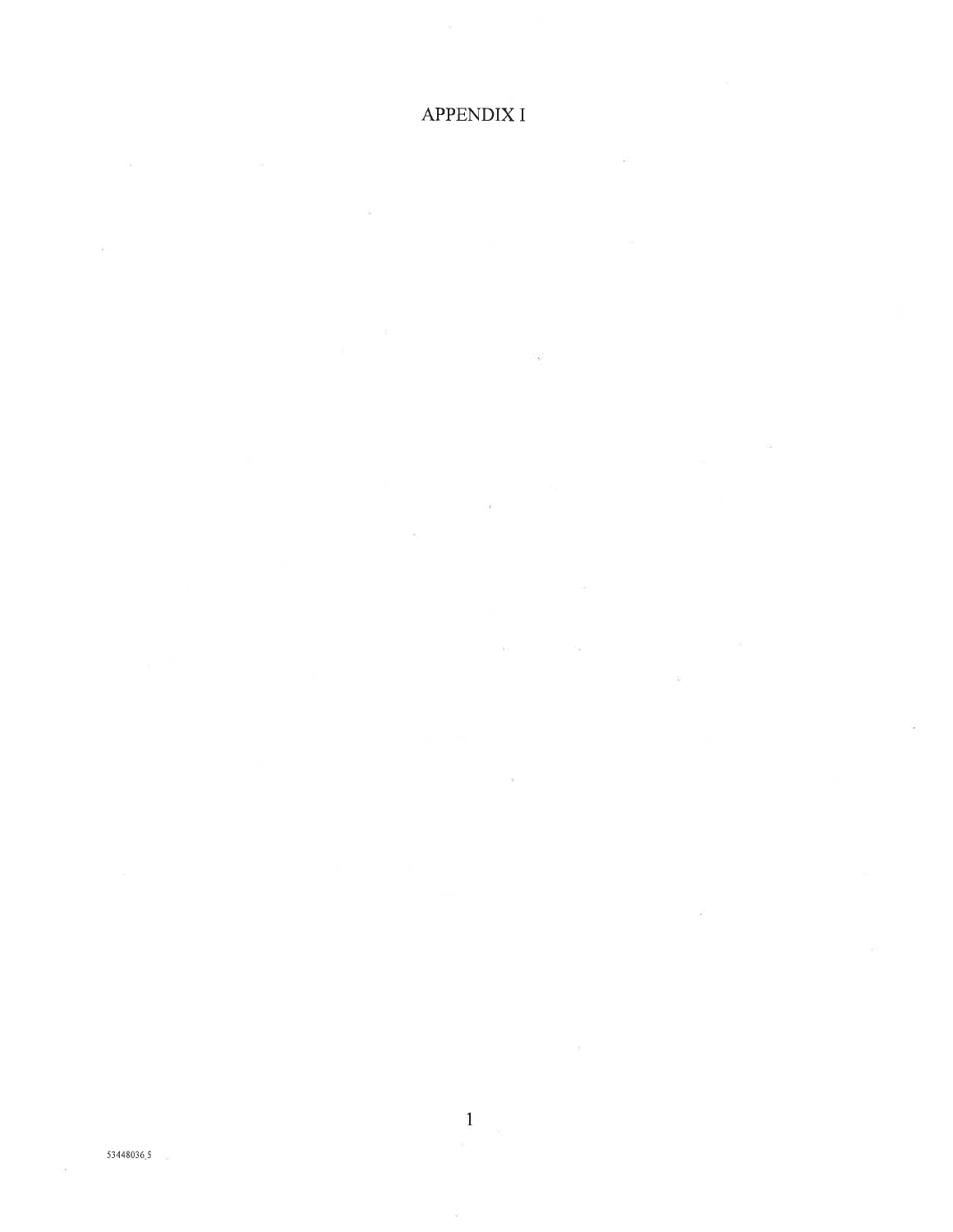

# **SPECIAL MEETING OF THE BOARD OF COMMISIONERS**

## **AGENDA**

August 29, 2019



Conference Room 109 600 Andover Park West Seattle, WA 98103

- **I. Call to Order**
- **II. Roll Call**
- **III. Public Comment**
- **IV. Re-Approval of Minutes**

A. Board Meeting Minutes – June 10, 2019

- **V. Approval of Agenda**
- **VI. Re-Approval of Consent Agenda** 
	- A. Voucher Certification Report for May 2019
	- B. Voucher Certification Report for June 2019